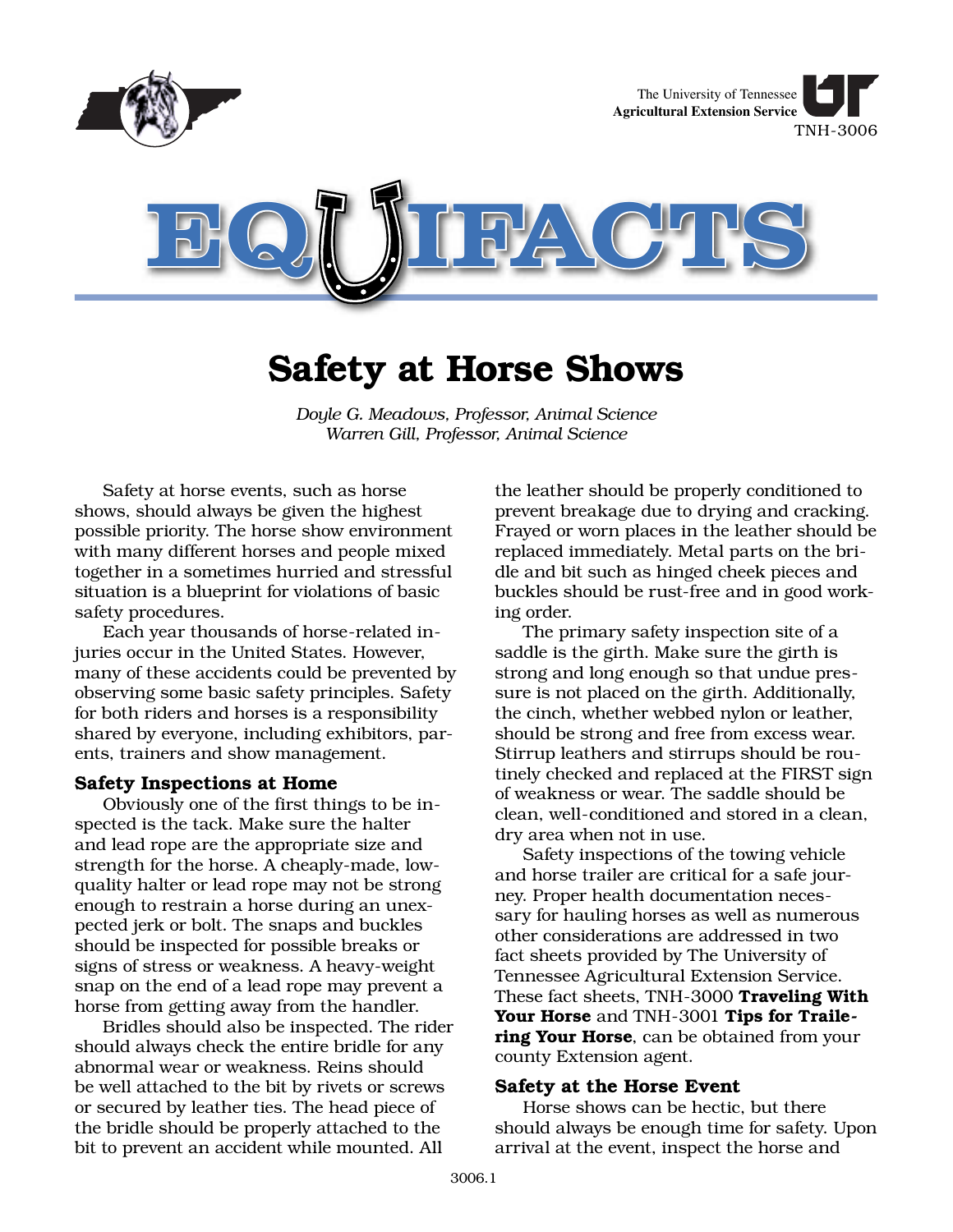tack stalls for safety hazards to people and horses. Look for nails, loose boards or other hazardous objects that are potential problems. Check for electrical wires and outlets that are exposed and otherwise unsafe. The tack room and aisle ways should be free from debris and always clear and open. Inspect for fire hazards in and around the stall area.

Closely inspect wash racks before rinsing or bathing the horse. Slick concrete floors, missing or stopped-up drains and loose bricks or concrete can cause severe injury to horses and people. Any of these problems should be reported to the event manager immediately.

Indoor and outdoor arenas, rings or riding areas should be observed prior to riding or exercising the horse.

Unsafe footing, abnormally dark corners or potentially dangerous fenceline objects should be noted and subsequently avoided until corrected by management. Low-hanging lights, rafters or overhead doors may appear to be safe while the rider is on the ground; however, they may cause a safety threat to both horse and rider while the rider is mounted. Elimination of potentially unsafe situations can increase the chances for a fun-filled horse show.

Equestrian safety helmets can significantly reduce head injury to the horseback rider. Each year more than 120,000 horseback riders are treated at hospital emergency rooms in the United States. Approximately 20 percent of these injuries are head injuries, thus emphasizing the need for ALL riders to wear safety helmets. Safety helmets and harness to secure the helmet are too often overlooked as a tool to reduce injury and death to horseback riders.

There is no such thing as a totally safe horse. Horses just have varying degrees of training. Typically, the better trained horse is a safer horse. Allowing youth to ride "greenbroke" horses at horse events is a serious safety violation and can result in severe injury. On the other hand, horses ridden for years "on the farm" may be a totally unacceptable mount in a horse show environment. The noise, people, vehicles, trailers and other horses can often cause trained and untrained horses to buck or rear. Horse-back riders should not expose themselves to danger with an unfamiliar horse.

Beware of horses with behavioral problems. Some horses will kick other horses or riders as they approach or pass them. Others horses may kick or bite while tied in an alleyway. Always use precautions while walking near or around all horses. A horse that kicks should have a red ribbon attached to its tail. The red ribbon is a universal sign that the horse tends to kick. Stay well clear of a horse with a red ribbon on its tail.

Exhibitors should always practice show ring courtesy. Riders should maintain a safe distance from other exhibitors and pass with care. Failure to follow show ring instructions promptly can cause unsafe riding conditions, as horses may be executing different gaits and traveling at different speeds.

Although it may be convenient, do not tie horses to an unstable object. Horses should be tied to secure objects such as stall walls, sturdy fences or a horse trailer with appropriate tie hooks or specific hitching rail. Never tie a horse with the reins — remove the bit and bridle and tie with a halter and lead rope. These simple procedures may prevent an injury to the horse or even a spectator.

Tying to horse trailers that are not hooked to a vehicle is a very popular but unsafe practice. Small trailers that are parked on a slope may start to roll with a small amount of pull from a horse. These unattached trailers are generally convenient and safe if properly blocked and secured. Completely close and latch all trailer doors to prevent them from abruptly opening due to wind or other movements and causing injury to the horse.

Do not attach a horse in any way to the exhibitor or rider. It is a serious mistake to wrap a lead rope tightly around a hand or arm. Many serious accidents have resulted from this mistake.

Many injuries occur while exhibitors are grooming their horses. One of the most common injuries to exhibitors is injury to their feet. Leather shoes with hard soles or boots are a must while working around the horse. Tennis shoes are unsafe and should never be worn when working with a horse. The horse may step on an exhibitor as an escape response to grooming or to avoid and dislodge flies. Reducing fly annoyance is a safety precaution and provides more comfort to the horse.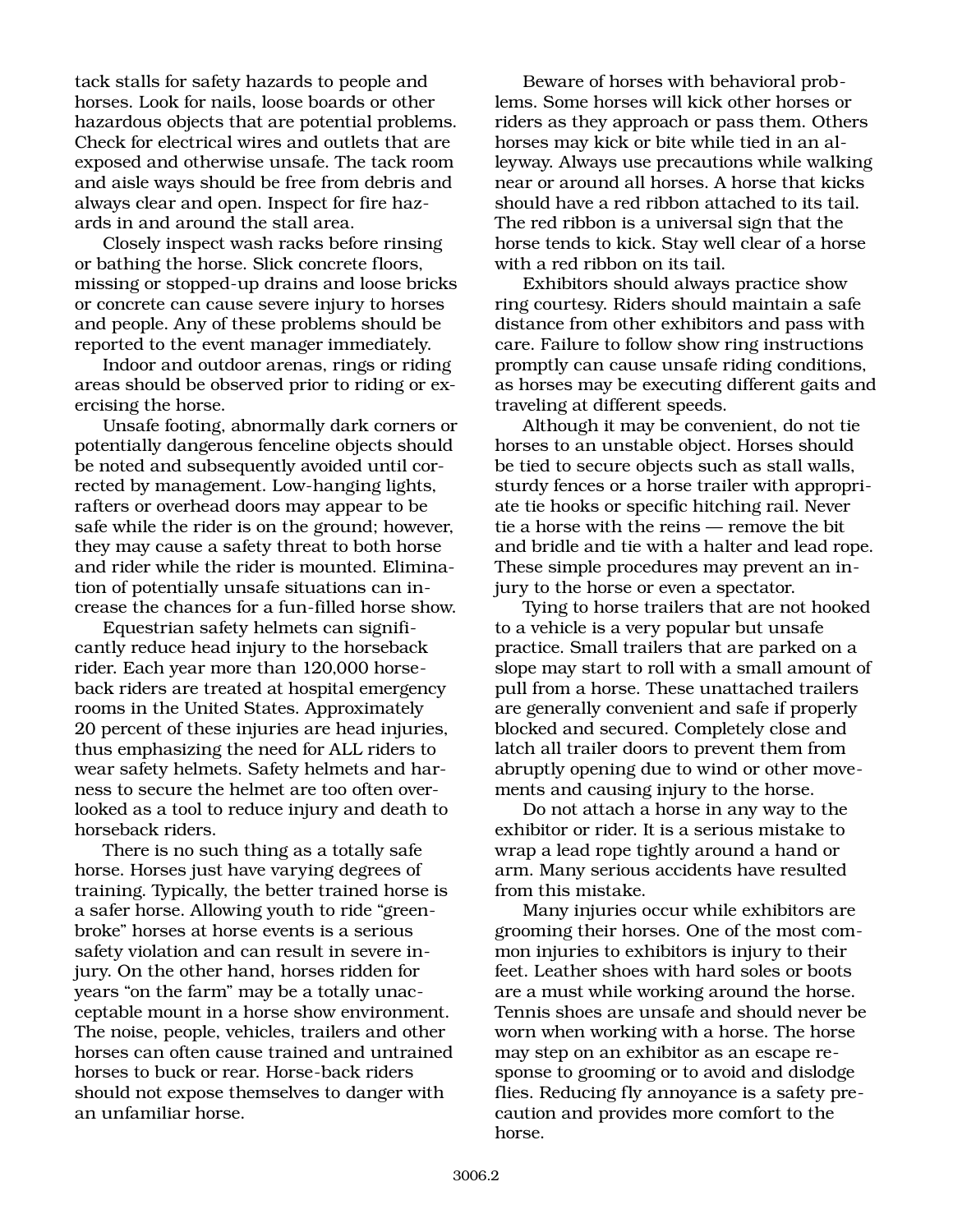While brushing or grooming the horse, always keep the free hand on the horse as a method to push away from the horse in case of emergency. This practice also keeps you and the horse in direct communication. Never get directly in front or behind the horse. The horse cannot see directly behind it. The closer you are to the horse, the less likely you are to be injured from a kick. You can also keep your hand on the horse as you walk around just to let the horse know everything is all right. Do not try to go in front of the horse in a restricted area and never go underneath a horse regardless of the age or presumed safety of the mount.

One of the most common reasons for an escape of a horse from its handler at a horse show is during the change from a leather or nylon work halter to a show halter. Show halters should be put on horses in the stall or outside with ample help and assistance. The nylon work halter should be unbuckled, taken off the head and buckled around the horse's neck before the show halter is put on the horse. The work halter should not be removed from around the horse's neck until the show halter is completely fastened and secure.

Many horse and rider injuries occur because the rider "surprised" the horse and the horse overreacted, causing an injury. Always approach the horse toward the head and shoulder, giving verbal greetings. Never surprise a horse from behind. Always give the horse a rub on the neck along with kind words after the approach.

Although rarely discussed as a safety problem, family and personal safety against theft and bodily harm should be practiced at all times. Young people should avoid unfamiliar people, places and situations and always stay with their family and friends. Trucks, trailers, purses, tack and equipment could also be easy prey for vandalism or theft. Always secure valuables, not only during nonshow hours, but also during the show itself. Exhibitors cannot be too careful.

## **Safety Considerations for Horse Show Mangers**

Horse show management should set the stage for SAFETY. An excellent way to establish and enforce safety standards and regulations is to appoint a safety officer. The safety officer is responsible for maintaining safety

standards throughout the show. The officer observes operational procedures around the grounds and evaluates each event or class for potentially dangerous situations. For example, in "over fence" classes, the officer would first make certain the jumps are safe and that the height and orientation of the jumps match the skill level of the competitors. Speed events such as pole bending, barrel racing and the stake race should be held in an arena with adequate wall height and appropriate running surface. A safe, well-lighted arena is a must for safety at night horse shows.

Horse show management should avoid hanging banners, bunting, flags or other items in places that could cause a horse to become startled. Streamers and banners hung across the entrance gate are common safety hazards. Excessive wind can cause these to move or flap, resulting in an injury to horse or rider. In indoor arenas, these flags or banners always should be placed high enough for horse and rider to easily ride under them. Although these forms of advertisement may be financially necessary for show management, precautions should be taken to ensure adequate safety standards.

Personnel trained in handling emergency medical situations should be available throughout the show. Emergency procedures should be prepared in advance of the show and "no parking" lanes strictly enforced to allow for emergency medical transportation. Local hospitals should be on alert and proper authorization for attending physicians documented prior to the show.

Emergency health care should also be available to the horse. It is always good to have an equine veterinarian located on the show grounds. In lieu of this, a list of local veterinarians and their office, mobile and home phone numbers should be posted outside the horse show office. The veterinarians should be notified prior to the show and their consent obtained before posting their phone numbers. A scheduled time for a veterinarian to be on the grounds is also an effective way to provide veterinary care for horses.

Show management should be aware of weather-related safety hazards. When showing in an outside arena, stop the show as soon as lightning is observed. Avoid holding "over fence" or speed events on rain-slick or muddy